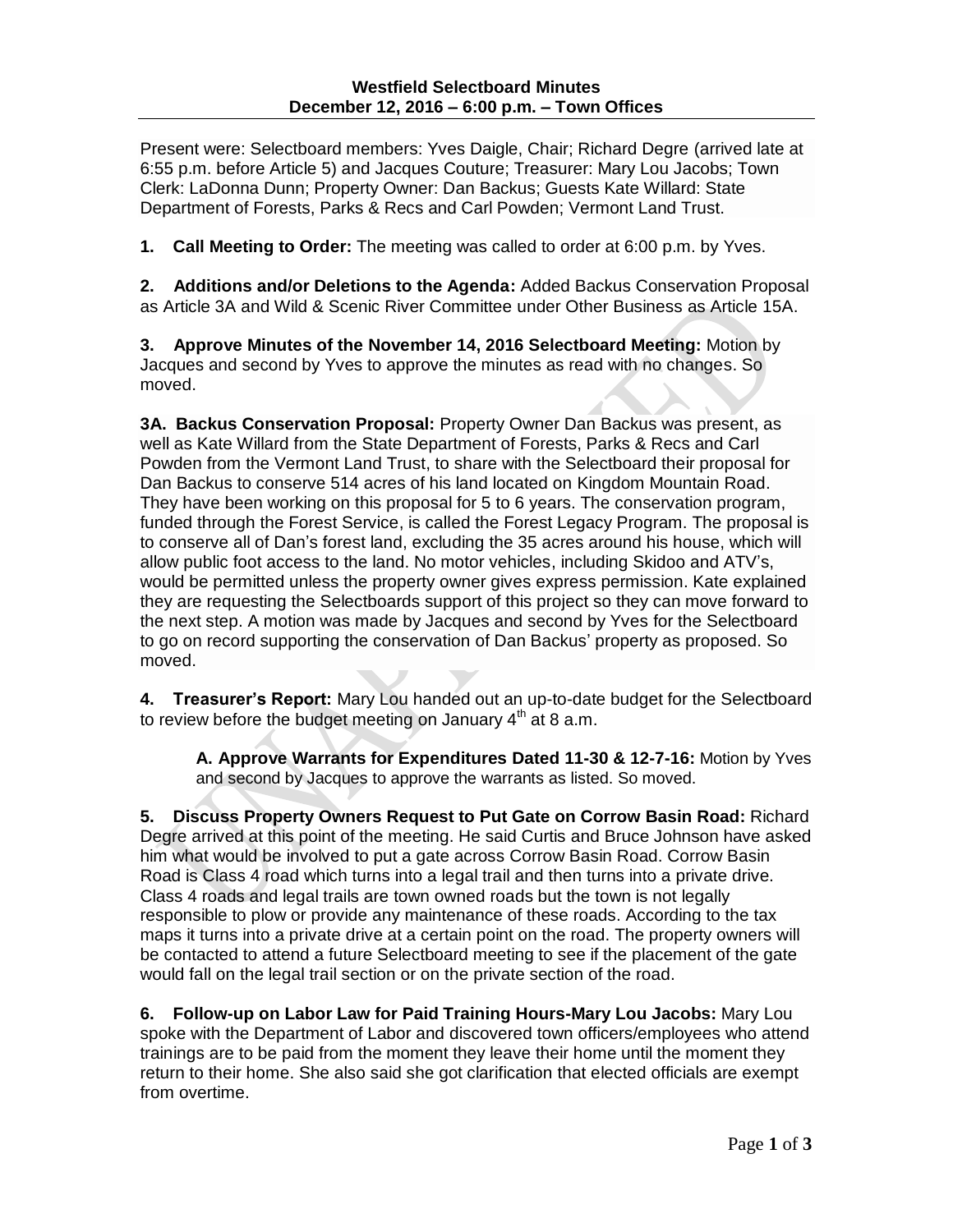**7. Sheriff's Reports for November & Discuss New VALCOUR Reporting:** Yves said the November report had not yet arrived. He said it appears the new VALCOUR reporting will not show the amount of the fines levied as in the past.

**8. Recycling Updates:** Yves reported the NEKWMD Board will be voting on charter changes at their 12/13/16 meeting. If the vote passes it will then go to the Legislature for approval.

**A. Discuss/Approve New Trash Pricing:** After discussion, there was a motion by Richard and second by Jacques to increase trash disposal prices at the Recycling Center to the following effective January 1, 2017: \$1.50/13 gallon bag; \$3.00/30 gallon bag and \$4.00/50 gallon bag. So moved. This will help offset the anticipated weekly recycling pick up fee proposed by the Waste Management District. Mary Lou will make new signage for the Recycling Center to be posted reflecting the pricing change for trash. She will include tire prices on the flyer.

**B. Discuss Tire Pricing:** The tire pricing will remain the same for 14", 15", 16" and 17" tires without rims being \$3.00/per tire and 14", 15", 16" and 17" tires with rims being \$5.00/per tire. Yves pays Westfield Automotive \$1/tire to remove the rims before they are taken to the salvage yard.

**9. Road Updates:** Yves asked the Selectboard to be thinking of culvert projects that may need to be done so we can apply for grants in 2017. The culvert on North Hill Road near Kennison Road will be the 2017 grant project completed. The Buck Hill Structures Grant is complete including the guardrails. The grant money has been received for the Buck Hill project. The Loop Road Structures Grant for Bridge #16 was discussed. This grant will be put out to bid again this winter/spring. Mary Lou will check with Shane Morin at the AOT District Office to see if a new grant is being written or if the old grant is being revised/modified to include the anticipated increase. The Town's match will need to be included in the 2017 budget. The extra signage has all been installed in the problematic curve areas on North Hill Road near Reservoir Road. The barricades are in place for the winter at each end of Reservoir Road. They will be removed in the spring.

**10. Replacement for Denny Lyster on Planning Commission:** Yves read a letter of resignation from Planning Commission Chair, Denny Lyster. Loren Petzoldt may be interested in being appointed by the Selectboard to this position. Yves will discuss this further with Loren and the appointment will be made at the next meeting.

**11. Update on School Board Appointments:** Yves read Chad Prue's letter of resignation and reported that Nicole Dunn has been appointed by the Westfield School Board to fill the position until she can be elected at Town Meeting to fill Chad's unexpired term. At this time the School Board positions for the Jay/Westfield Joint Elementary School and the North Country Union High School are filled.

**12. VLCT Dues for 2017:** Yves reviewed a letter from VLCT which states our dues are based on a population of 536 and will be \$1591 in 2017 which is up from the 2016 amount of \$1540. As in past years, this will be a line item in the Selectboard's proposed budget rather than an appropriation request.

**13. Legislative Changes for PILOT Payments:** Yves reviewed a letter that came from the State of Vermont outlining changes to the formula used to determine Payment in Lieu of Taxes (PILOT) payments. According to the letter Westfield will be receiving \$24,326.25 for the FY17 PILOT.